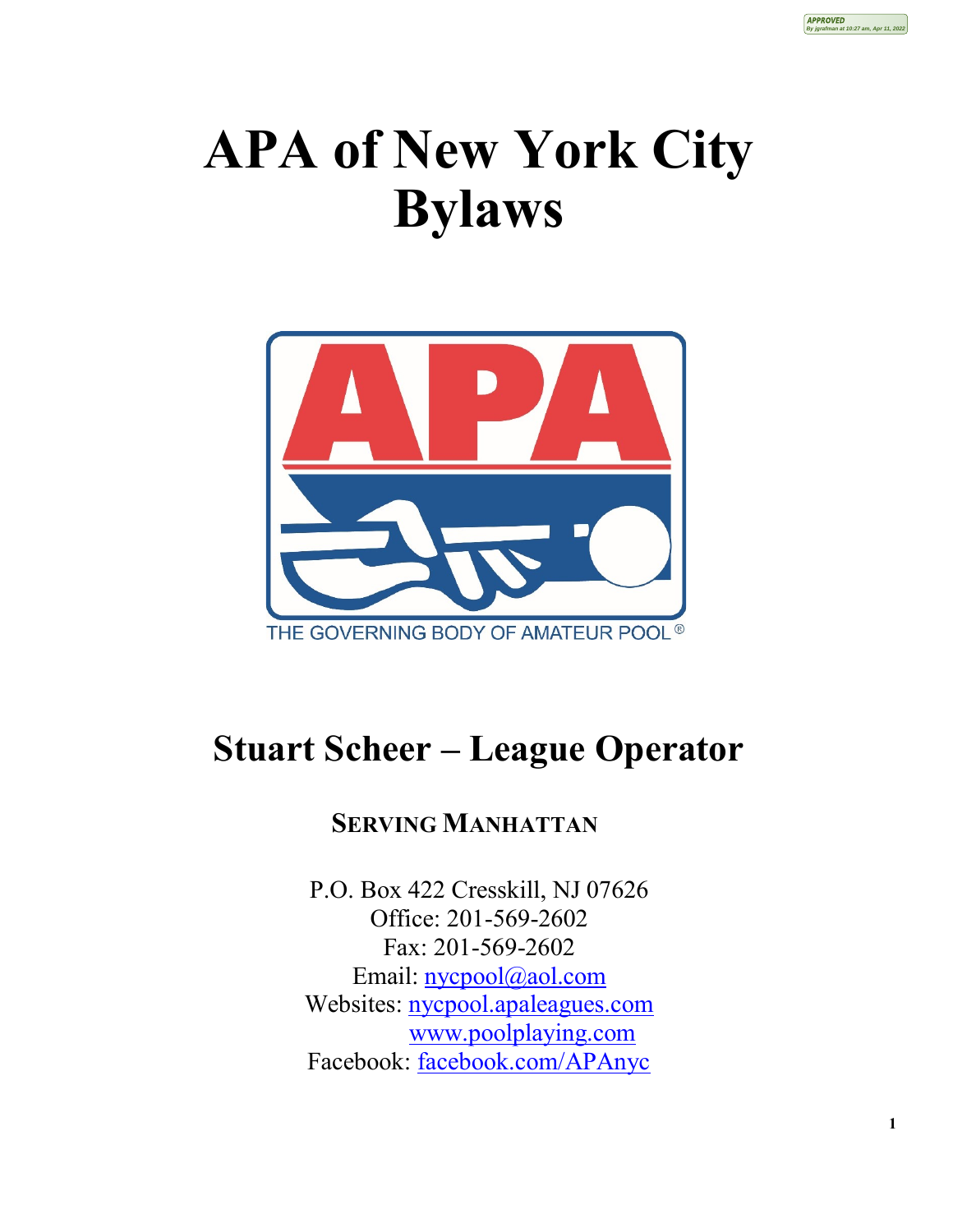Regards to all APA members:

We would like to welcome you and your team to the American Poolplayers Association.

The contents of this manual are the New York City (Manhattan) Local Bylaws to the Official Team Manual (OTM). All rules defined in this manual are to be considered official and enforceable within the APA NYC Pool League system. Please read your copies of the manual and the bylaws at least twice per session to stay familiar with them.

All members of the League should be completely familiar with the APA Official Team Manual and these Local Bylaws. Members should be able to produce the rulebook (either a hard copy or digital version) or the bylaws during a match and point to a rule when asked for an interpretation of a rule. Thorough knowledge of all the game rules and regulations will result in winning more games and matches and having a better time playing in this League.

Thank You and Good Luck!

## AMERICAN POOLPLAYERS ASSOCIATION, NYC

**1. Communication with the Local League Office** – All correspondence to the League Operator should be submitted by email to  $nycpool(Qaol.com)$ . Email is the best way to communicate with the Local League Office. You also have a Division Representative (DR) to consult if you have minor League matters to discuss. You may also call the Local League Office at (201) 569-2602, weekdays up to 7:00PM.

Additionally, the APA of NYC maintains a website at the domain [www.poolplaying.com. Y](http://www.poolplaying.com/)ou can access this website at any time for information on rules, procedures and Leaguenews.

- **2. Division Representatives (DR)**  Each division has a representative assigned to it for the purpose of providing immediate assistance to teams in need of having a dispute or rules issue resolved. Contact your DR when a problem arises and get things settled before they get out of hand. The DR will also be offering help with general issues, singles qualifiers and tournaments as time permits. Contact info will be posted on the scoresheets..
- **3. Scoresheet Delivery System** –We are using the APA **Online Member Services** for the creation of new scoresheets each week.

Each week, every Team Captain or team member must download the team's scoresheet for that week, after the Local League Office posts match data from the previous week. After the match has been played and the scoresheets are filled out, the Team Captain needs to email a pdf version of a scanned copy of the scoresheet to this address -  $\frac{\text{sheetsnycpool}(Q,\text{aol.com})}{\text{within 24 hours following the match.}}$ 

Scoresheets must be filled out **neatly and clearly**. A clear **scan** is required for proper transmission. Scoresheets should be emailed to the Local League Office the day following the match.

Each Team Captain needs to keep all the original scoresheets for the entire session and turn them in if required by the League Operator.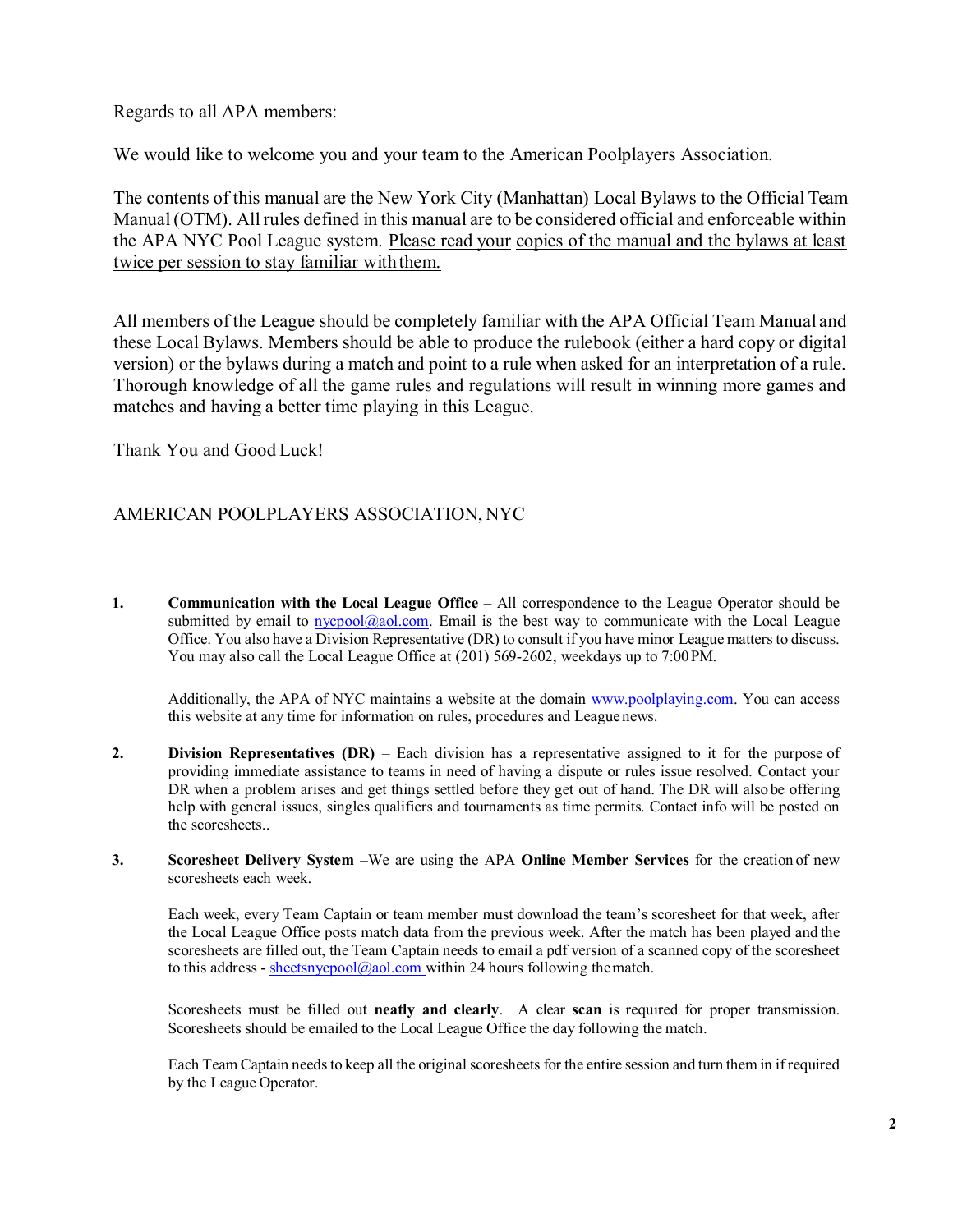**4. Weekly Fees** – Weekly fees are \$50.00 per team (with or without forfeits) for each week including post session weeks played. Have your players pay their dues each week before they play, or before the session begins.

The full \$50 is due even if your opponents "no-show" or forfeit one or more individual matches. Exception: no fees are paid for "League Scheduled Byes".

Each team will receive a statement of fees early in the session and will be required to stay current.

- **5. Bad Checks** Returned checks will incur a \$25.00 penalty charge.
- **6. Team Registration for Each Session** –. Each current team will receive an email at the end of each session asking for the team to register for the upcoming session. The team must reply with a positive registration to be included in the upcoming session
- **7. Paying for Memberships** Refer to **Every Player Must Be A Current Member** in the General Rules section of the Official Team Manual. When a new player (or returning player) plays their first match, their membership fee must be paid that same week (if not before). Additionally, once a player is added to a team, they may not be removed to make room for someone else. Make your changes once and that's it.
- **8. Returning Players** It is the team's responsibility to find out a returning player's (or a transfer player from another area) skill level before that person plays again. If any player plays at a skill level lower that his last skill level, then that player's match will be forfeited.
- **9. Adding a New Team to a "Bye" Division**  The League Operator may add a team to a division with a bye at any time during the first 4 weeks of a session. The new team will be issued a "standard" average of 8 for each week the team has missed.
- **10. Drop Out Teams** If a team drops out or is removed from a division, the League Operator may replace that team with another within two weeks. If no replacement is found, then all teams scheduled to play the dropout team will be given 8 points.

A member of a dropout team may not rejoin the League at any time without paying their share of the dues still owed, and may be required to pay for future matches in advance.

- **11. End of Session Play-Off Eligibility**  To be eligible for the Wild Card Draw, to be chosen for the last Playoff spot, your team must finish the session with a zero balance and must not have forfeited more than 5 points. Furthermore, it must have completed the session with an upstanding record of sportsmanship. **For Playoff Structure please see the Official Team Manual.**
- **12. Forfeits** If a team fails to show for a night's match, the opposing team will receive ten (10) points. Individual match forfeits are worth two (2) points each.
- **13. Protests**  Refer to **Protests and Disputes in the General Rules section of** the Official Team Manual. You must try to settle your disputes right away. If your dispute cannot be solved by an outside party, try calling your Division Representative for immediate advice.
- **14. Complaints** If you have a complaint about a League member or League team, you must submit that complaint in writing to the League Operator using either the Complaint Review Form which is available on the website, or by letter or email. Your complaint will be handled as described below under Board of Governors.
- **15. Board of Governors** The Board of Governors (BOG) is a committee chosen by the League Operator (LO) that exists mainly to settle disputes and protests after the fact. Valid and responsible complaints will be forwarded atthe discretion of the LO to the BOG for review and a recommendation of action. In most cases, the LO will follow the BOG's recommendation.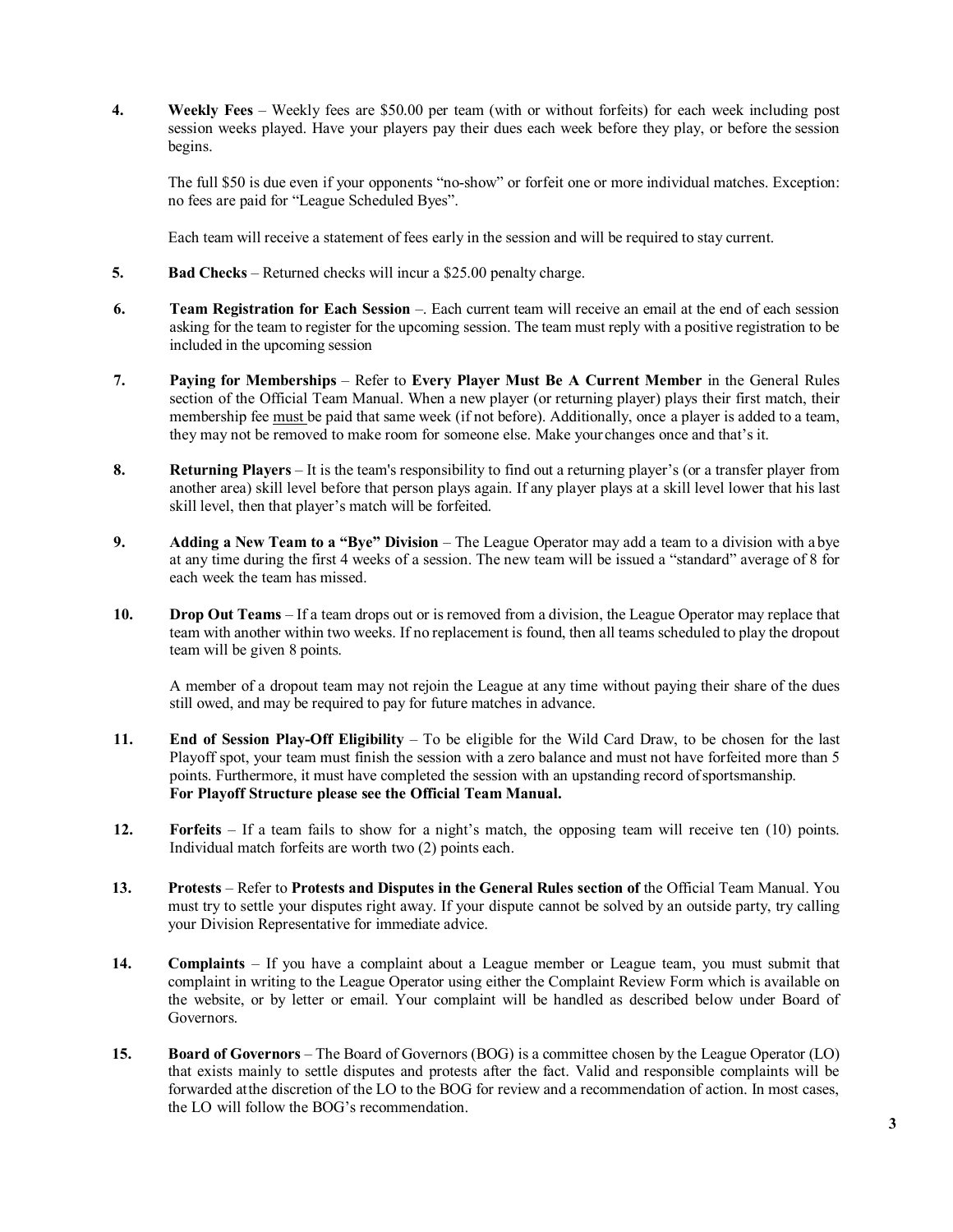- **16. Tie Breakers** Refer to **Tie-Breaking Procedures** under Session Playoffs in the General Rules section of the Official Team Manual. In the event that two teams are tied who did not play each other during the regular session schedule, the winner of the tie will be the team that won the most pointsduring the last four (4) weeks of the session. If a tie still exists, the previous four (4) weeks will be compared, and so on until a winner is determined.
- **17. Trophies and Awards**  A team that wins a divisional playoff and championship will receive a team plaque for their Host Location and eight individual plaques at an awards ceremony following each session.

MVP awards for each division will be awarded to individuals for the most performance points earned in the session. Awards nights will be approximately 3-4 weeks after each tri-annual.

- **18. Tri-Annual Cup** This is a qualifier for the City Championship (World Qualifier) held usually 2-3 weeks following the end of each session. Each division-winning team goes to this event to play down to the 4 teams thatwill advance each session to the annual June City Championship.
- **19. City Championship –** The second or third weekend of June is host to our championship qualifying tournament called the NYC City Championship (World Qualifier). Here we have all the Tri-Annual winners compete for the number of slots to the World Pool Championship given to our League by the National Office. If you win a Tri-AnnualCup slot during the Summer or Fall session, keep the following in mind:

*Qualified teams adding a new player in the Spring Session.* Teams qualified for the World Qualifier may add new players until the 4<sup>th</sup> week of Spring Session. After that, no exceptions until the team is willing to give up their qualification. Players added in Spring must have a record with 20 scores and their additionsto a roster must first be approved by the League Operator.

*Remaining eligible for the City Championship.* Ineligible players will be removed from your Higher Level Tournament roster prior to the World Qualifier and will not be allowed to count for 23-Rule purposes. To remain eligible after winning a Tri-Annual qualifier, a qualified team must maintain a positive winning record throughout the remaining sessions in which it plays, and each member must play a minimum of 4 matches in each of those sessions.

Refer to **World Pool Championships** in the Tournament Information and Rules section of the Official Team Manual for all eligibility requirements.

**20. Replacement Official Team Manuals (OTM) and APA Membership Cards** – Official Team Manuals may be ordered for replacement at a cost of \$1.50 each; the OTM is also available for free in digital form at poolplayers.com and on the Member Services App. Your APA Membership card is also available for free on the APA Member Services App. Please keep your materials in a safe place, and keep them handy for use during the matches.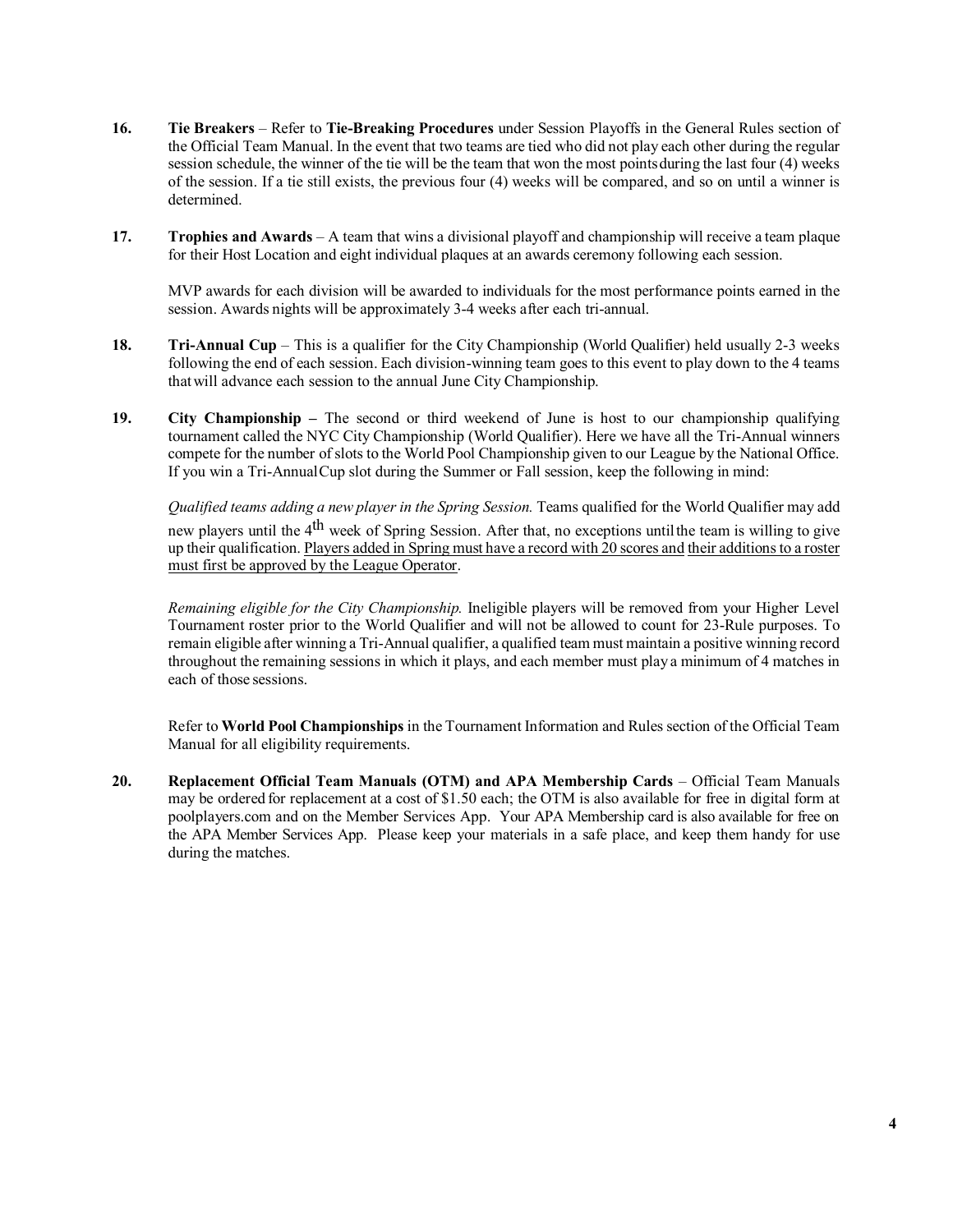- **21. Sportsmanship** All members of the League are expected to maintain the highest level of sportsmanship at all times during all APA Pool League events. Those who continually show bad sportsmanship and those who repeatedly get into arguments will be suspended, and may be asked to leave the League. Elements of bad sportsmanship that are particularly frowned upon are sharking, illegal coaching, claiming good hits when shots were clearly hit badly, and failure to mark innings and safeties correctly.
- **22. Coaching**  Refer to Coaching in the General Rules section of the Official Team Manual. A coach may approach the playing area only after the player or the coach has called a "time-out". The opposing player and coach may also confer during this time. Coaches may direct players as to where and how to hit a ball or proceed with the game. Coaches mayplace the cue ball for the shooter during a ball-in-hand situation, but may not physically mark the table inany way to aid the delivery of a shot.

No one except for the shooters may circle the pool table to examine the game unless a formal time-out has been called. Coaching periods and time between shots must be limited to 1 minute and slow teamsmay face point deduction penalties.

A shooter may ask his team for a rule clarification without using up a time-out. The shooter must alert the opposing team of the rule question. A team may not offer a rule clarification to a shooter unless the shooter asks.

Finally, only English may be spoken out loud to a shooter while he is shooting. However, if a time-out has been called, then the coach and shooter may converse in anylanguage.

- **23. Defensive Shots** Refer to **Make Sure You Keep Score Properly** in the General Rules section and in the Glossary of the Official Team Manual. Prior to shooting a safety shot a shooter should announce the intention of shooting a safety for the scorekeepers to record. Scorekeepers, however, should mark obvious safeties whether they were called or not. Virtually all matches are played with some safeties and all scoresheets returned for input should have safeties marked. Teams that consistently return scoresheets that have no safeties marked may be suspected of handicap manipulation.
- **24. Keeping Score**  Refer to **Make Sure You Keep Score Properly i**n the General Rules section and How To Use Scoresheets And Score Matches section of the Official Team Manual. Scorekeeping should be done exactly as described in the Official Team Manual and scoresheets should be filled out **NEATLY** and **COMPLETELY**. Make sure the total innings boxes are filled, the scores are properly marked, and that the points are correct before signing the scoresheets. Mark all Defensive Shots and don't worry if your and your opponent's scoresheets don't match.
- **25. Outside Interference**  It is not considered a foul if a shooter is accidentally bumped by a nonteam- member and it causes the cue ball to be accidentally moved. All moved balls should be returned to their original positions. If a shooter is bumped by his own teammate and the cue ball is moved, it is a foul and moved balls should be returned to their original positions and the opponent will shoot with ball-in-hand.
- **26. Double Hits**  Refer to **Double-Hit** under Fouls in the Game Rules section and in the Glossary of the Official Team Manual.
- **27. Team Roster**  Strategy decisions must be made based on the information on the scoresheet onlyand players should be put up with the expectation that any of the listed opposition may be put up in return. *Deliberate lying about your roster to gain an advantage is unacceptable*. Teams are not required to, but should divulge before the start of the match who is there and who is not showing up. A new player being added to a roster